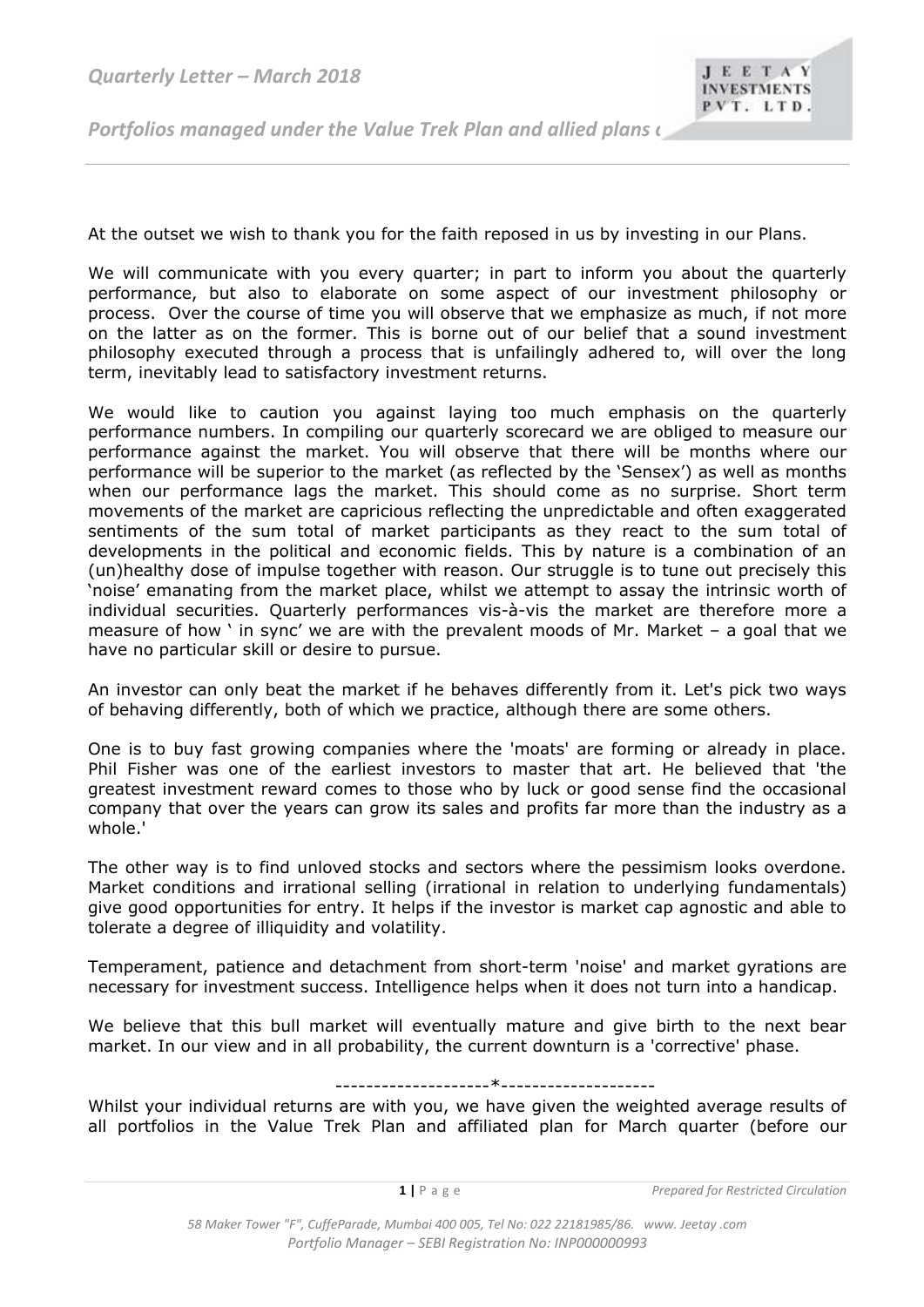*Portfolios managed under the Value Trek Plan and allied plans*  $\epsilon$ 

management fees but inclusive of all other expenses and charges). We would once again urge you to interpret quarter by quarter returns of any fund manager with some caution.

|                                                                                      | <b>March 2018</b> |
|--------------------------------------------------------------------------------------|-------------------|
|                                                                                      | Quarter           |
| Benchmark (Sensex) returns                                                           | $-3.20%$          |
| Weighted average Portfolio Returns of plans under the Value Trek Plan and affiliated | $-4.94%$          |
| plan                                                                                 |                   |
| Proportion of cash held at the beginning of period                                   | 14.54%            |
| Proportion of cash held at end of Period                                             | 12.53%            |

Benchmark return is absolute change between start of the period to end of the period without any adjustment for fund flows during period.

Portfolio return is based on weighted average returns of portfolio compounded monthly.

 The actual returns of clients may differ from client to client due to differences in composition of the portfolio and timing of investment/divestment.

\* Past performance is not a guarantee for future performance.

--------------------\*--------------------

Should there be any queries, I'm always available. Please do not hesitate to contact me or members of the Jeetay team who look after the administration at the office – Divya, Rashmi or Prem!

Warm Regards,

Vinay Parikh